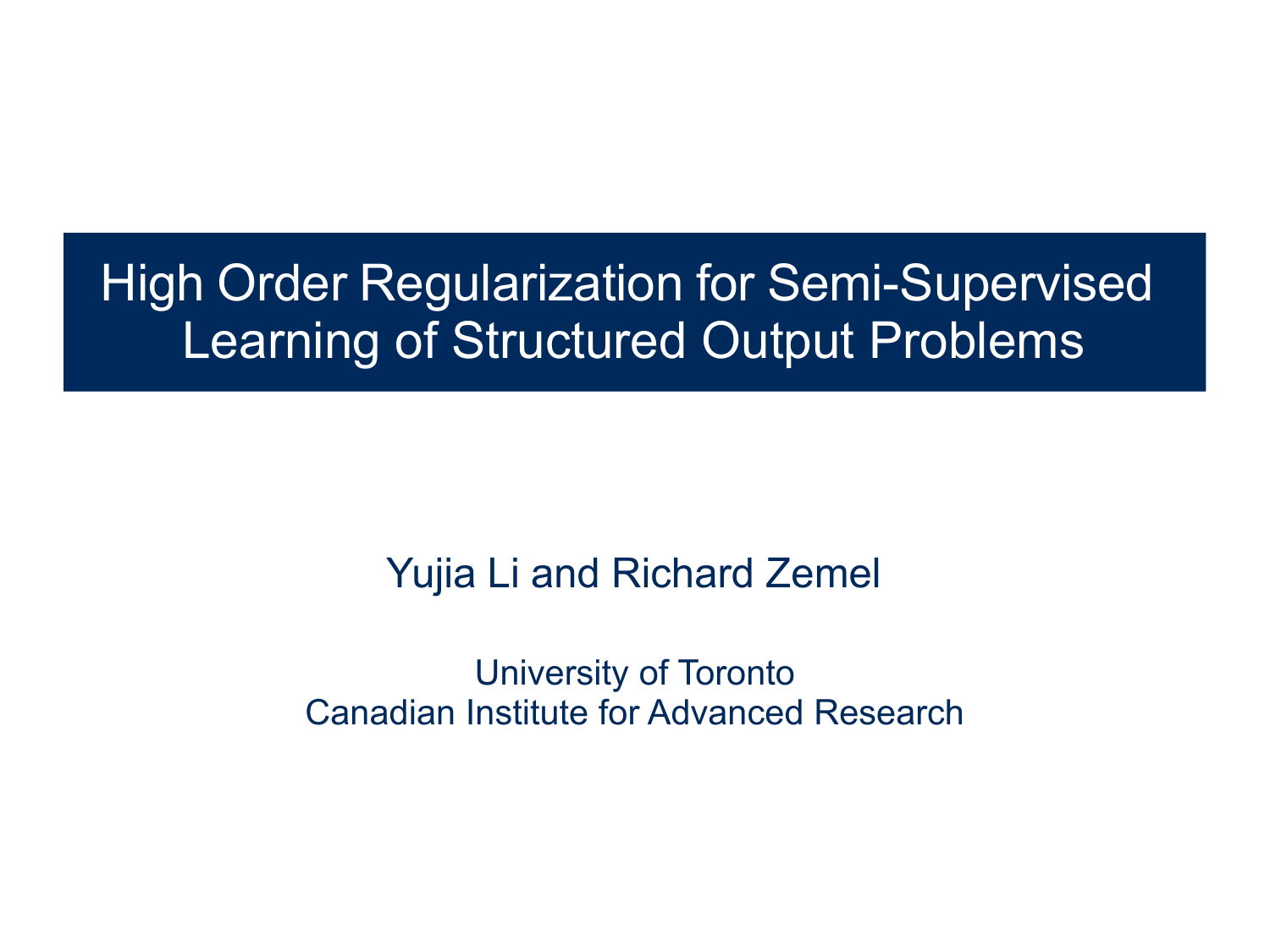# Structured Output Problems and Models

• Rich structure in data and labels



**Image Segmentation** 

- Modeling such structure is beneficial
- Standard structured prediction models

$$
\mathbf{y} = \underset{\mathbf{y}'}{\text{argmax}} f(\mathbf{x}, \mathbf{y}', \mathbf{w})
$$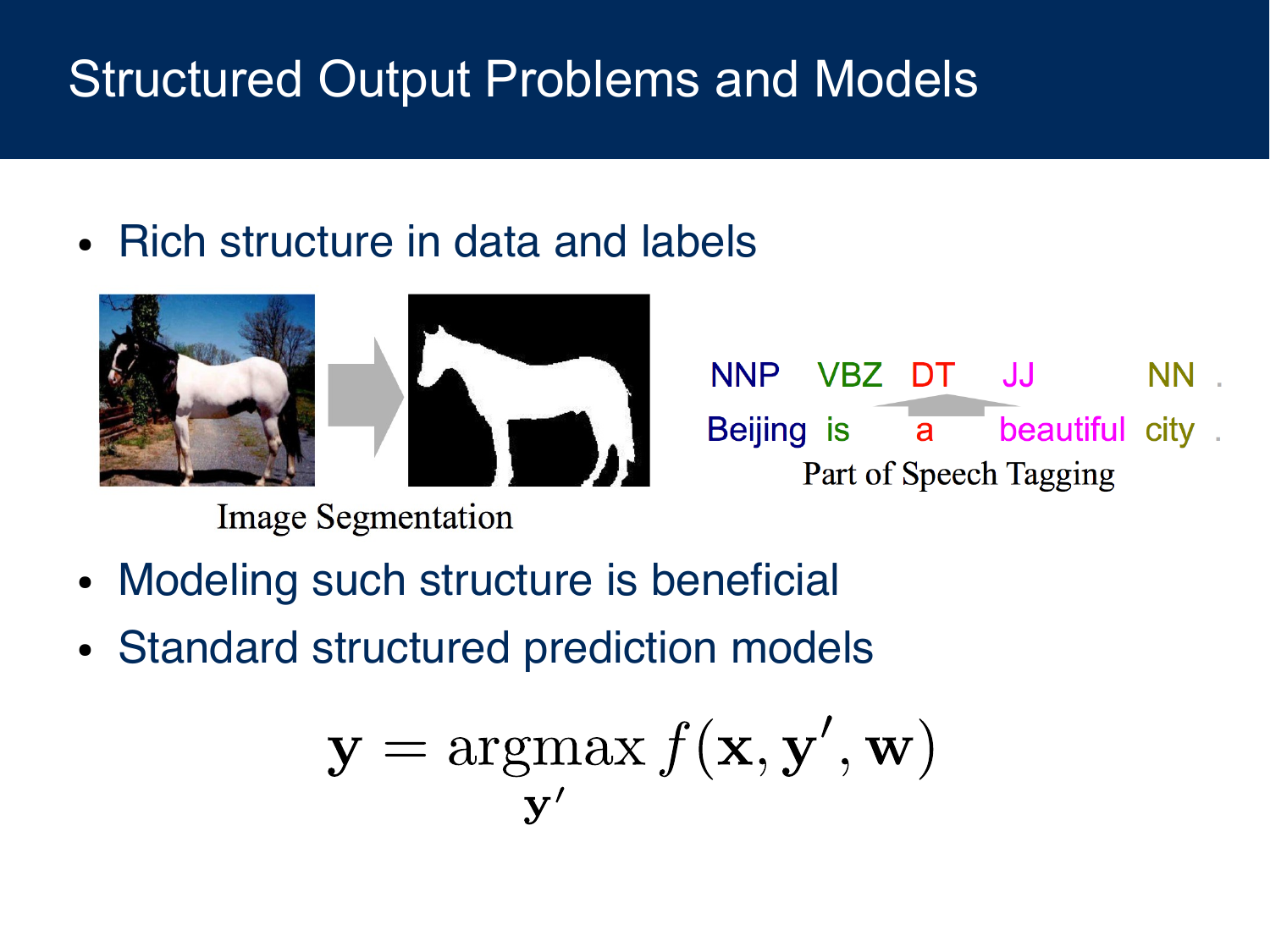# **Structured Output Learning and Challenges**

- Supervised learning: loss minimization
	- Max-margin method  $\mathcal{L} = \max_{\mathbf{y}} [f(\mathbf{x}, \mathbf{y}, \mathbf{w}) + \Delta(\mathbf{y}, \mathbf{y}^*)] f(\mathbf{x}, \mathbf{y}^*, \mathbf{w})$
	- Probabilistic method  $\mathcal{L} = -\log p(\mathbf{y}^*|\mathbf{x}, \mathbf{w})$
- Full labels needed for supervised learning but they are expensive to obtain

| <b>Classification</b> | Segmentation |  |
|-----------------------|--------------|--|
| ImageNet > 1M         | PASCAL < 3k  |  |

- Model capacity limited by small labeled data sets [Li et.al. 2013]
- Semi-supervised learning is important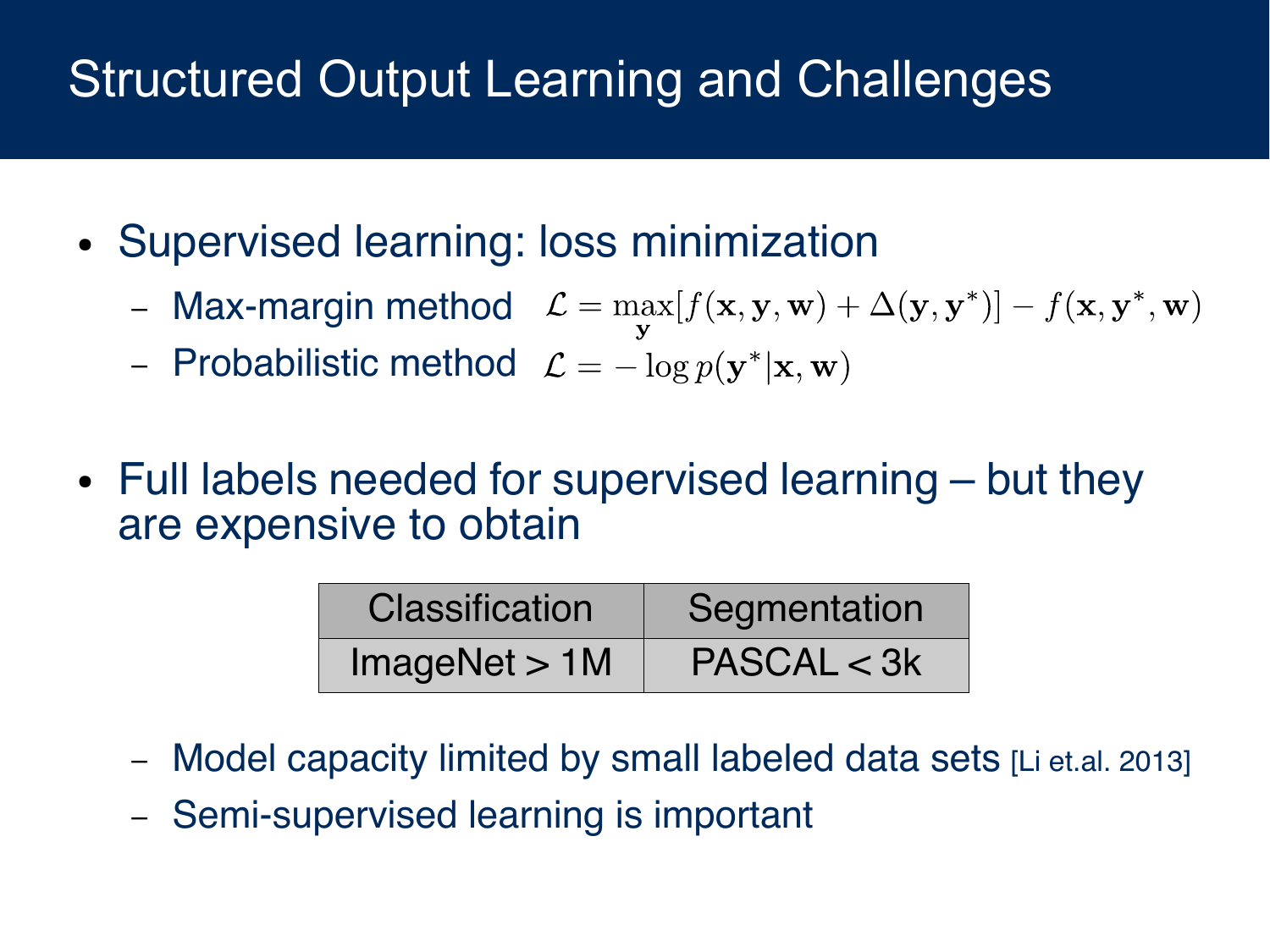## Regularization Based Framework of Semi-Supervised Learning

• L labeled examples  $\{x_{i}, y_{i}\}$ , U unlabeled examples  $\{x_{i}\}$ 

$$
\min_{\mathbf{w}} \sum_{i=1}^{L} \mathcal{L}(\mathbf{x}_i, \mathbf{y}_i, \mathbf{w}) + R\left(\{\mathbf{y}_j\}_{j=L+1}^{L+U}\right)
$$
\n
$$
\text{s.t.} \quad \mathbf{y}_j = \operatorname*{argmax}_{\mathbf{y}} f(\mathbf{x}_j, \mathbf{y}, \mathbf{w}), \quad \forall j \ge L+1
$$

- Regularization based approach
	- Efficient at test time
	- Separation based methods and graph based methods fit in the framework
- Regularizer defined directly on model predictions
	- Lots of expressive regularizers can be used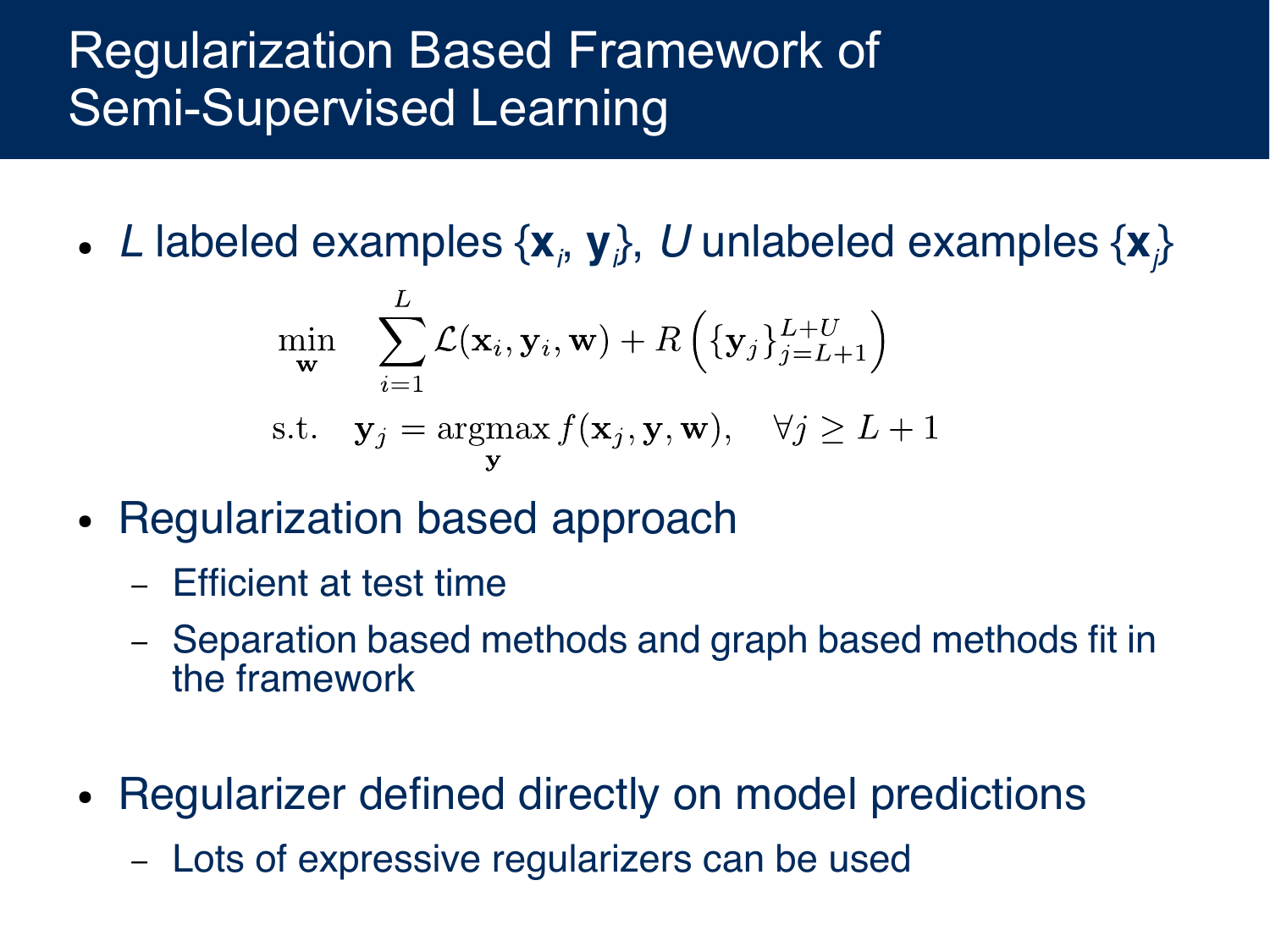## Solving the Hard Optimization Problem

- The objective function is a complicated function of **w** due to the hard constraint
- Observation:

$$
\mathbf{y}_j = \underset{\mathbf{y}}{\operatorname{argmax}} f(\mathbf{x}_j, \mathbf{y}, \mathbf{w}) \quad \Leftrightarrow \quad f(\mathbf{x}_j, \mathbf{y}_j, \mathbf{w}) = \underset{\mathbf{y}}{\operatorname{max}} f(\mathbf{x}_j, \mathbf{y}, \mathbf{w})
$$

– Constraint violation

$$
\max_{\mathbf{y}} f(\mathbf{x}_j, \mathbf{y}, \mathbf{w}) - f(\mathbf{x}_j, \mathbf{y}_j, \mathbf{w})
$$

• Relaxed objective,  $Y_U = (y_{L+1}, ..., y_{L+U})$ 

$$
\min_{\mathbf{w},\mathbf{Y}_U} \quad \sum_{i=1}^L \mathcal{L}(\mathbf{x}_i, \mathbf{y}_i, \mathbf{w}) + R(\mathbf{Y}_U) + \mu \sum_{j=L+1}^{L+U} \left[ \max_{\mathbf{y}} f(\mathbf{x}_j, \mathbf{y}, \mathbf{w}) - f(\mathbf{x}_j, \mathbf{y}_j, \mathbf{w}) \right]
$$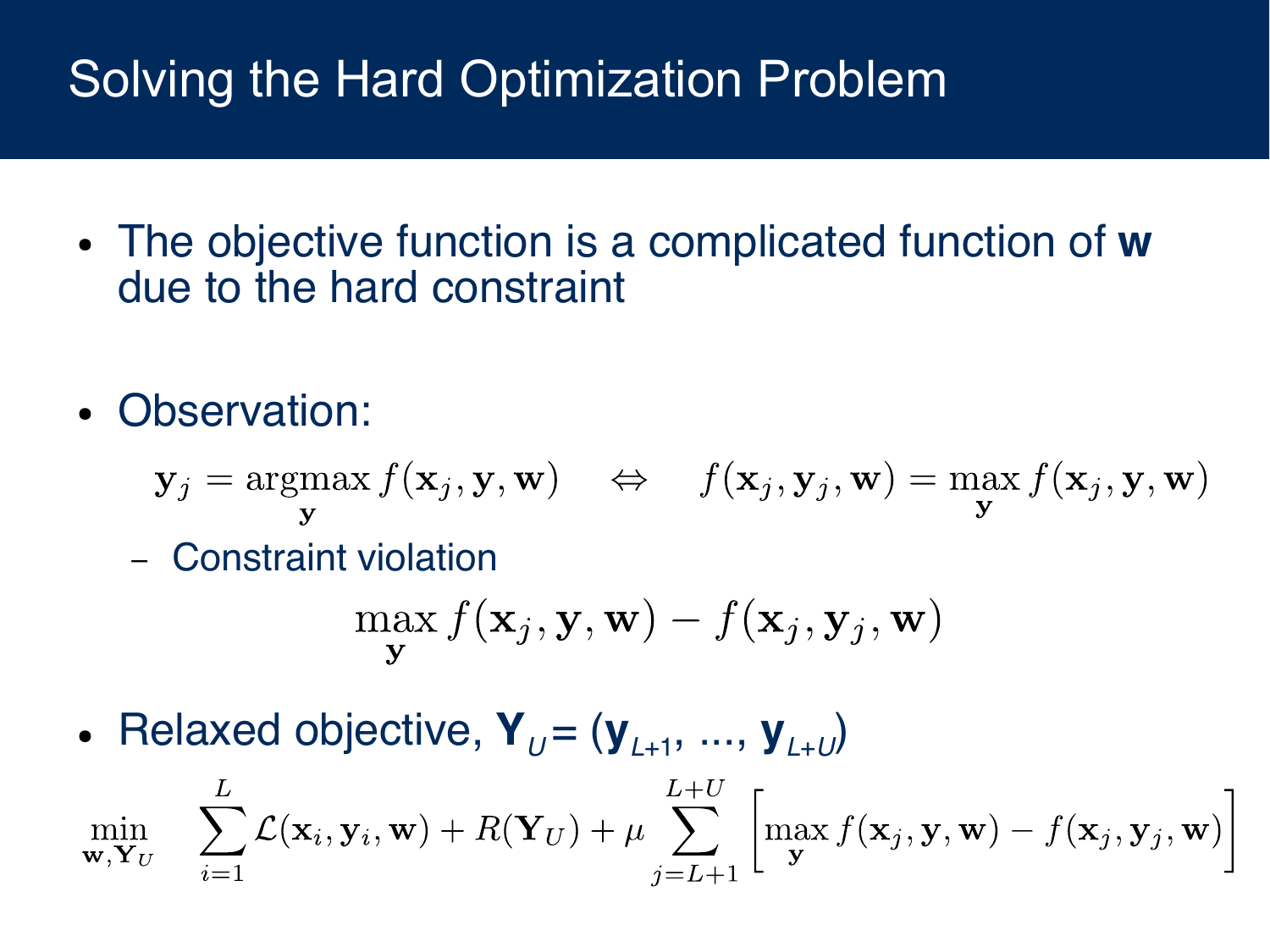## Alternating Optimization

$$
\min_{\mathbf{w},\mathbf{Y}_U} \quad \sum_{i=1}^L \mathcal{L}(\mathbf{x}_i,\mathbf{y}_i,\mathbf{w}) + R(\mathbf{Y}_U) + \mu \sum_{j=L+1}^{L+U} \left[ \max_{\mathbf{y}} f(\mathbf{x}_j,\mathbf{y},\mathbf{w}) - f(\mathbf{x}_j,\mathbf{y}_j,\mathbf{w}) \right]
$$

- Relaxation decouples R and **w**
- Alternating optimization:

**Step 1**: fix **w** solve for **Y**<sub>11</sub> (MAP inference with high order potentials)

$$
\min_{\mathbf{Y}_U} \quad R(\mathbf{Y}_U) - \mu \sum_{j=L+1}^{L+U} f(\mathbf{x}_j, \mathbf{y}_j, \mathbf{w})
$$

**Step 2:** fix **Y**<sub>*I*</sub>, update **w** (no harder than standard structured output learning)

$$
\min_{\mathbf{w}} \sum_{i=1}^{L} \mathcal{L}(\mathbf{x}_i, \mathbf{y}_i, \mathbf{w}) + \mu \sum_{j=L+1}^{L+U} \left[ \max_{\mathbf{y}} f(\mathbf{x}_j, \mathbf{y}, \mathbf{w}) - f(\mathbf{x}_j, \mathbf{y}_j, \mathbf{w}) \right]
$$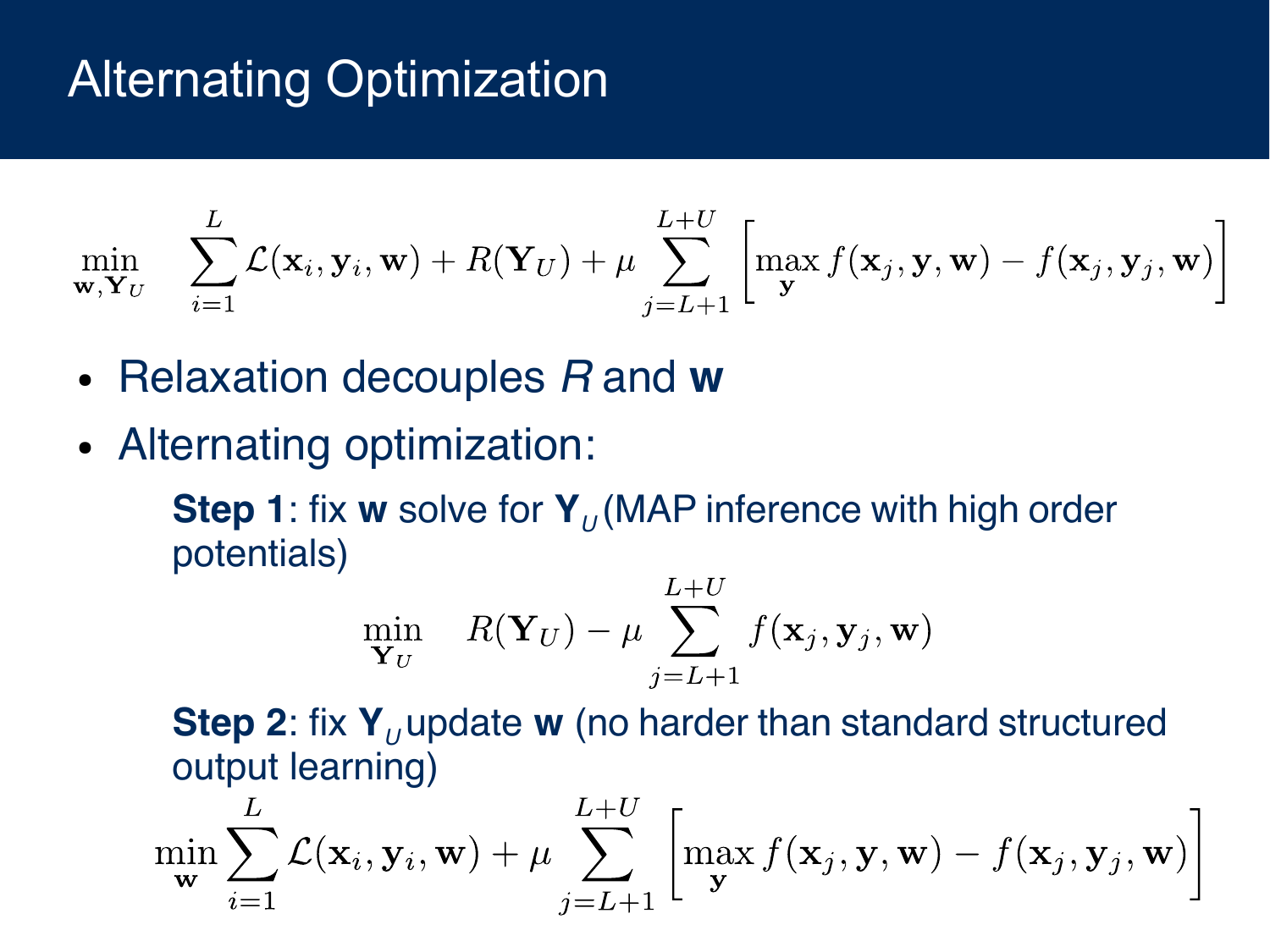# Example High Order Regularizers

Graph regularizer

$$
R_G(\mathbf{Y}_U) = \lambda \sum_{i,j:s_{ij}>0} s_{ij} \Delta(\mathbf{y}_i, \mathbf{y}_j)
$$

- Decomposable for Hamming distance
- Efficient high order loss optimization for non-decomposable losses
- Cardinality regularizer<br> $R_C(\mathbf{Y}_U) = \gamma h (1^\top \mathbf{Y}_U)$ 
	- Efficient inference for unary models by sorting
	- Decomposition methods for pairwise models
- Combining multiple regularizers
	- Dual decomposition inference



?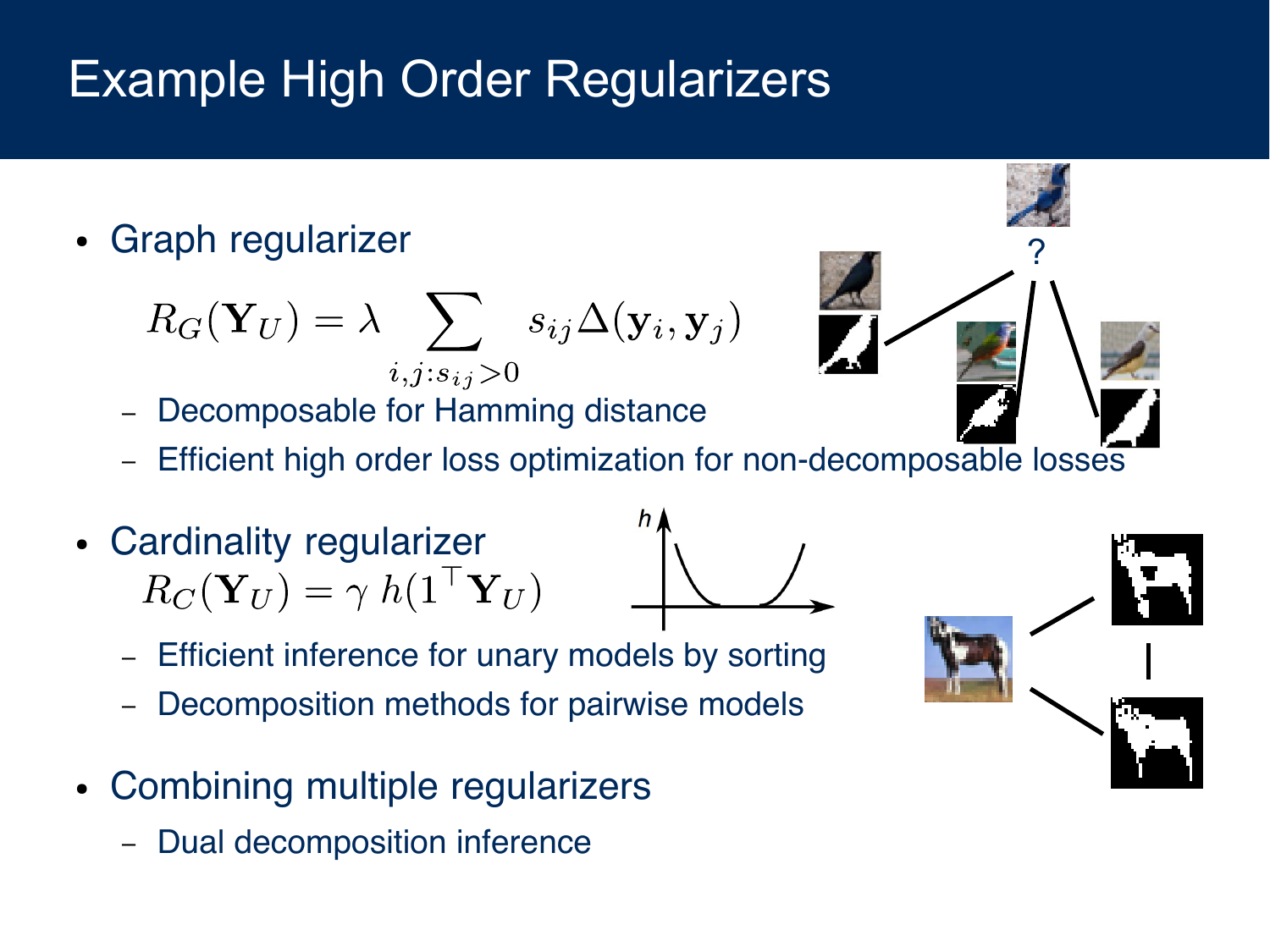### Illustration of the Learning Process

$$
\min_{\mathbf{w},\mathbf{Y}_U} \quad \sum_{i=1}^L \mathcal{L}(\mathbf{x}_i, \mathbf{y}_i, \mathbf{w}) + R(\mathbf{Y}_U) + \mu \sum_{j=L+1}^{L+U} \left[ \max_{\mathbf{y}} f(\mathbf{x}_j, \mathbf{y}, \mathbf{w}) - f(\mathbf{x}_j, \mathbf{y}_j, \mathbf{w}) \right]
$$

#### **Step 1**, fix **w** solve for **Y**<sub>U</sub>



#### **Step 2, fix Y<sub>u</sub>, update w**

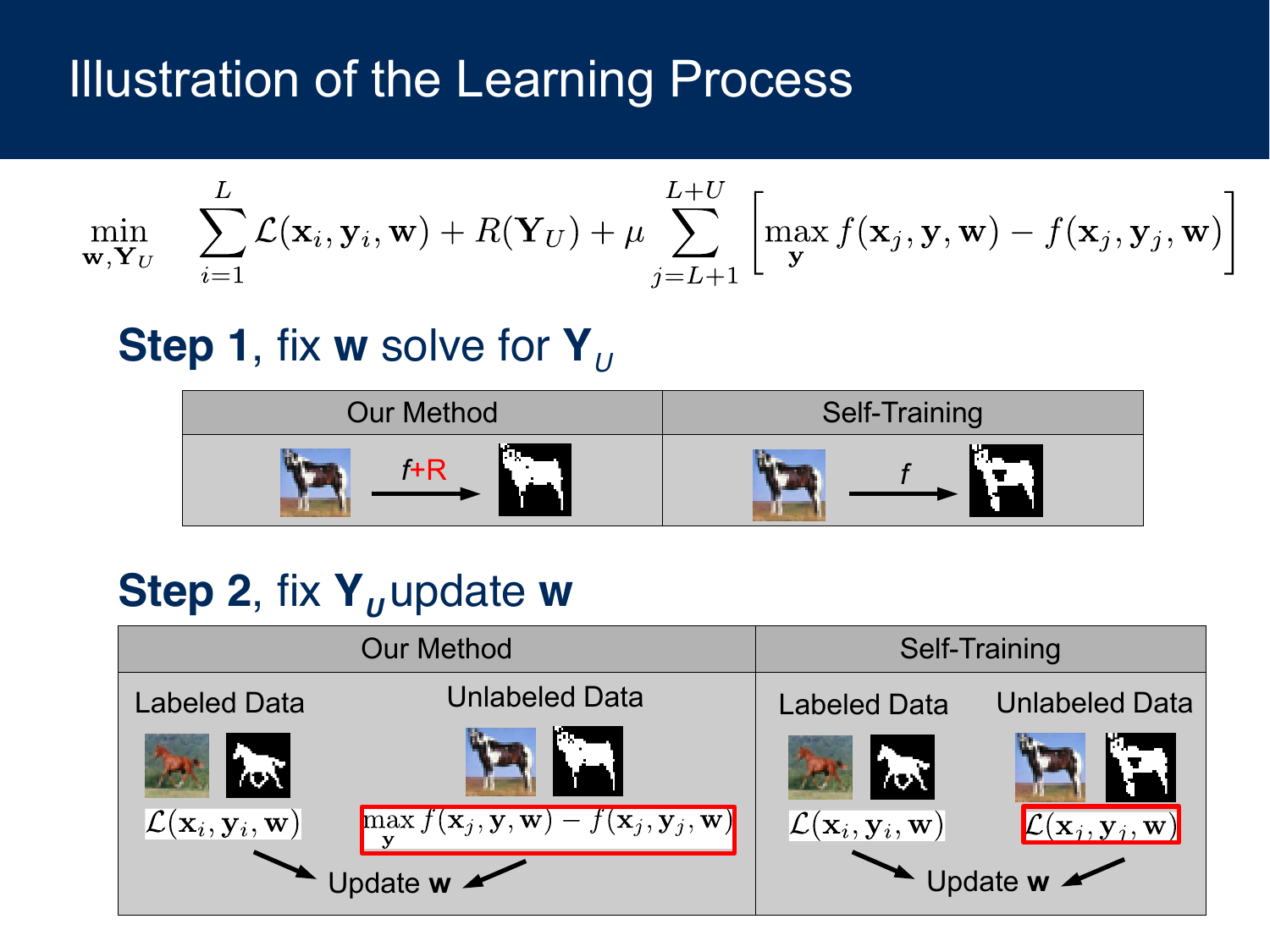## Relation to Posterior Regularization

- PR [Ganchev, 2010] is a framework for probabilistic models
	- Regularizers defned on posterior distributions
	- Auxiliary distribution  $q$  and KL penalty

$$
\min_{\mathbf{w},q} \quad \sum_{i=1}^{L} \mathcal{L}(\mathbf{x}_i, \mathbf{y}_i, \mathbf{w}) + \lambda R(q) + \mu \sum_{j=L+1}^{L+U} \text{KL}(q_j(\mathbf{y})||p_{\mathbf{w}}(\mathbf{y}|\mathbf{x}_j))
$$

• Temperature-augmented formulation

$$
p_{\mathbf{w}}(\mathbf{y}|\mathbf{x},T) = \frac{1}{Z_T^p} \exp\left(\frac{f(\mathbf{x}, \mathbf{y}, \mathbf{w})}{T}\right) \qquad q(\mathbf{y},T) = \frac{1}{Z_T^q} \exp\left(\frac{g(\mathbf{y})}{T}\right)
$$

• Equivalent to our max-margin formulation when  $T=0$  $TKL(q_j(\mathbf{y},T)||p_{\mathbf{w}}(\mathbf{y}|\mathbf{x}_j,T)) \rightarrow \max_{\mathbf{y}} f(\mathbf{x}_j, \mathbf{y}, \mathbf{w}) - f(\mathbf{x}_j, \mathbf{y}_j, \mathbf{w})$  $q_i(\mathbf{y}=1,T) \to \mathbf{y}_i$ 

Negative log-likelihood  $\rightarrow$  Max-margin loss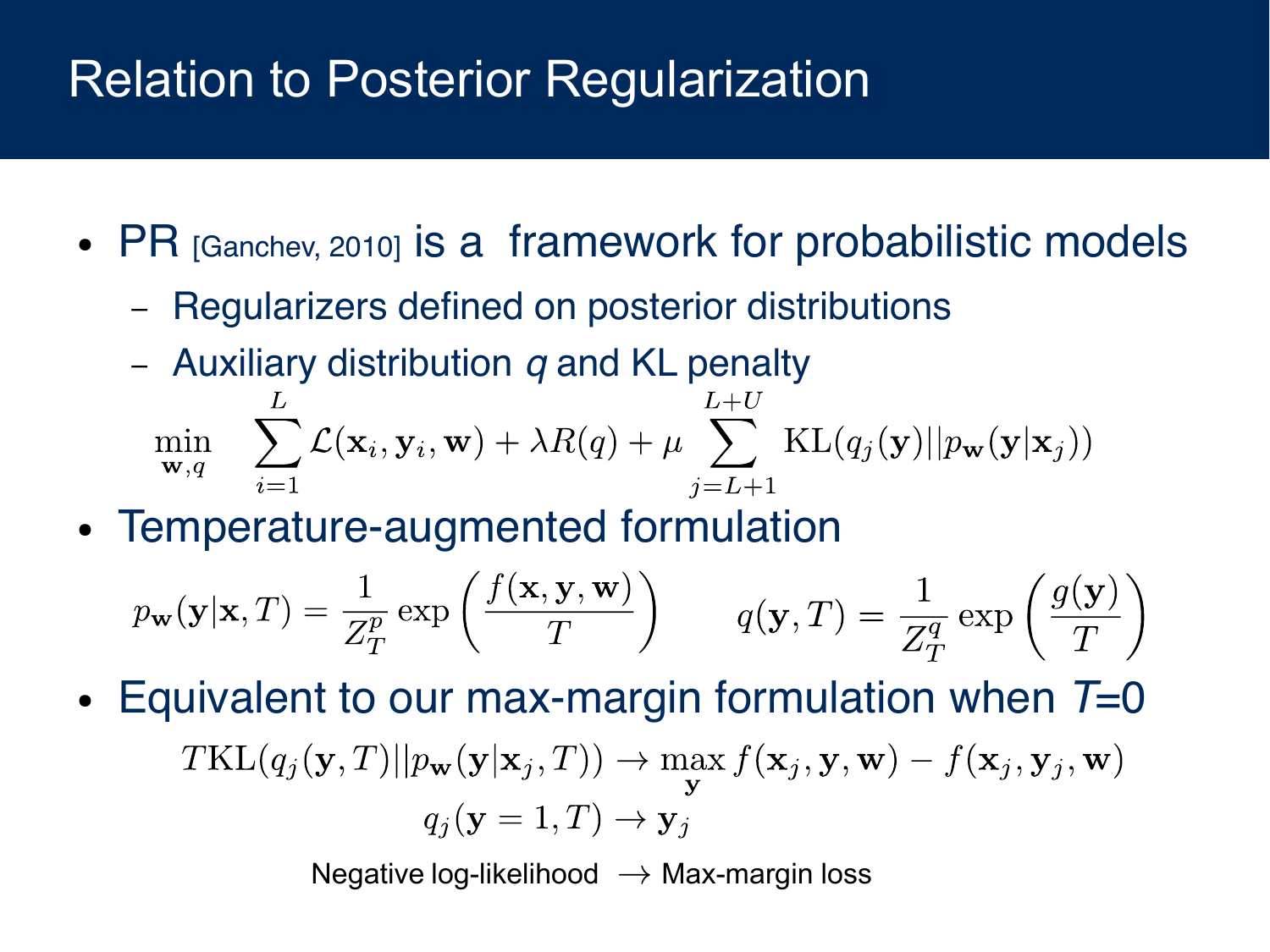# Experiment Settings

#### • Binary segmentation tasks

|              | Train    | <b>Test</b> | Unlabeled |
|--------------|----------|-------------|-----------|
| <b>Horse</b> | Weizmann | Weizmann    | CIFAR-10  |
| <b>Bird</b>  | PASCAL   | CUB         | CUB       |

- Images resized to 32x32 as all images in CIFAR-10 are of this size
- Base model is a pairwise CRF, with neural network unary potentials
- Semi-supervised learning of NN parameters
- See paper for a few more settings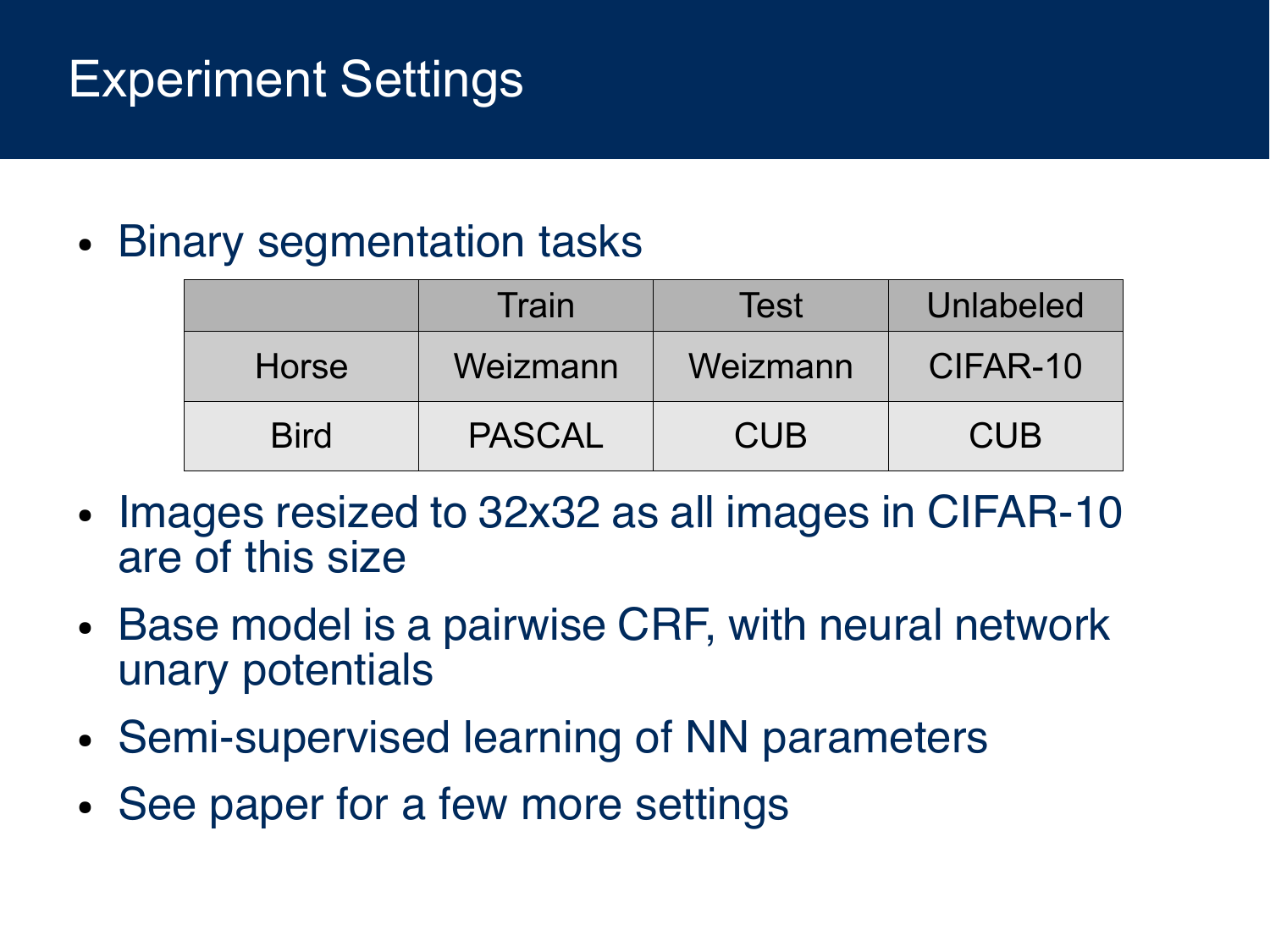**Initial**: base model trained without using unlabeled data

**Self-Training**: self-training baseline

**Graph**: SSL with graph regularizer  $R<sub>G</sub>$ 

**Graph-Card**: SSL with both graph and cardinality regularizers  $R_{\rm c}$ + $R_{\rm c}$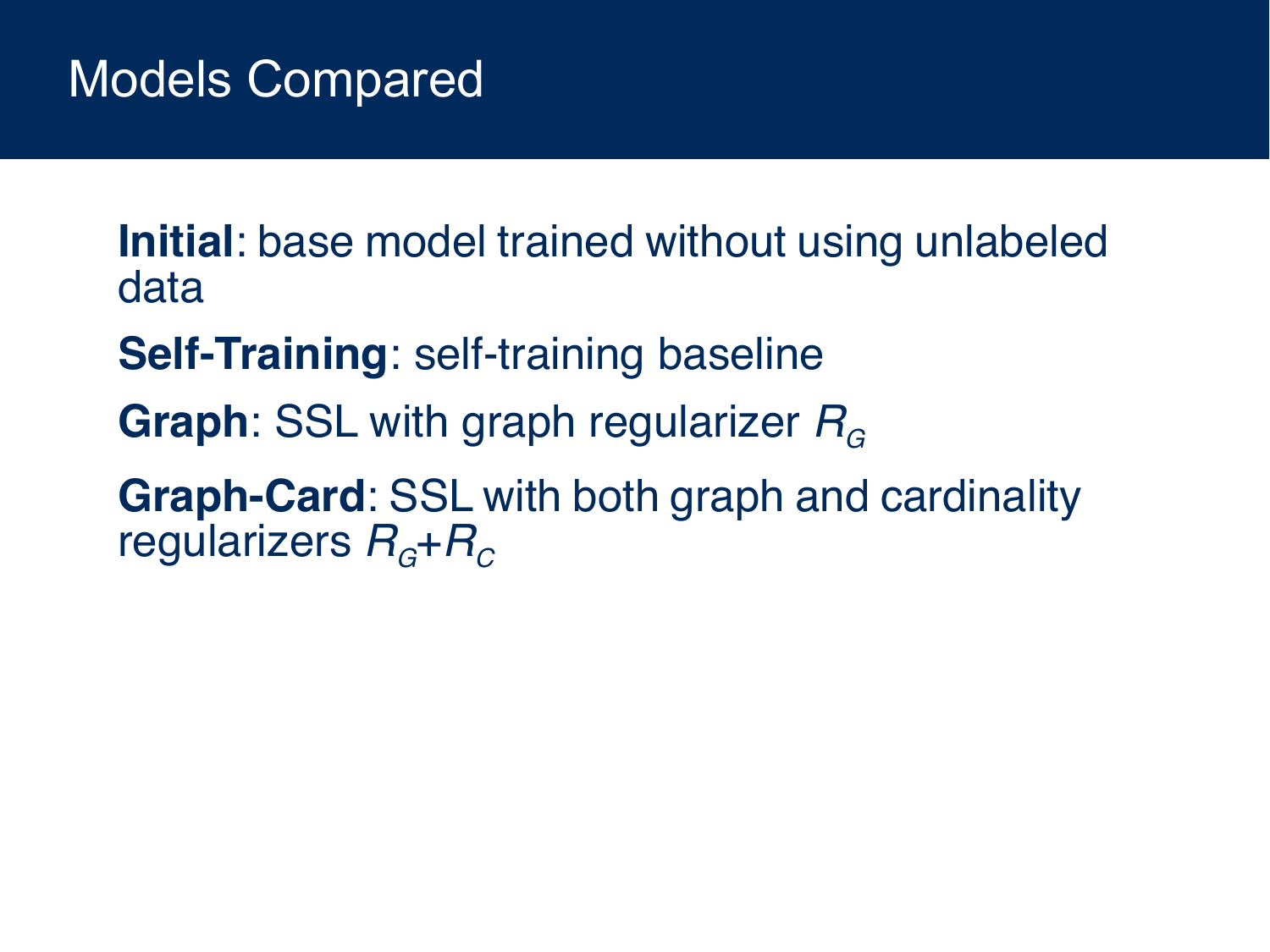## Experiment Results

# Semi-supervised learning (Horse)

# Transfer learning (Bird)

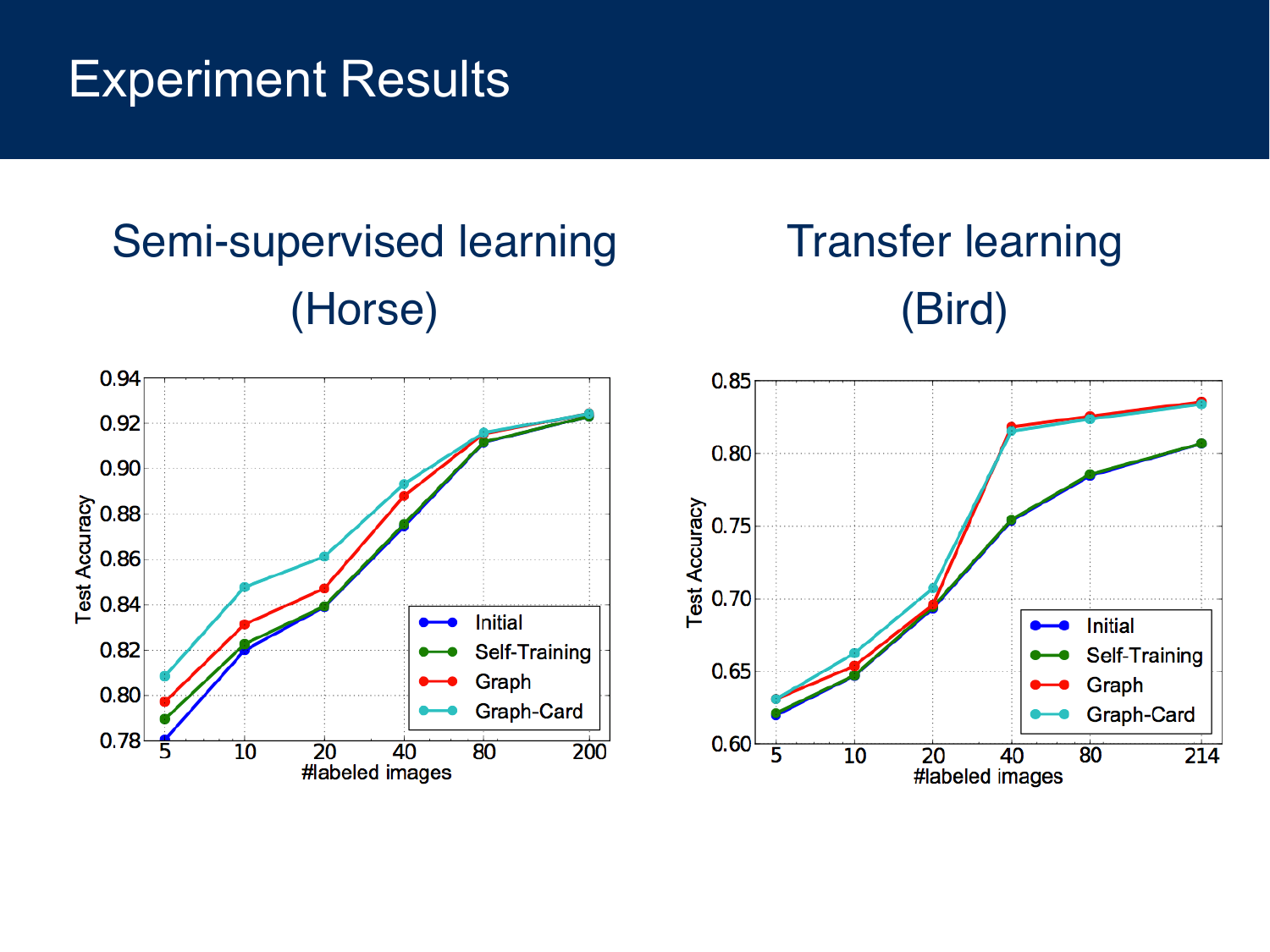## Segmentation Examples





GT: ground truth. Init: Initial. S-T: Self-Training. G: Graph. G+C: Graph-Card.